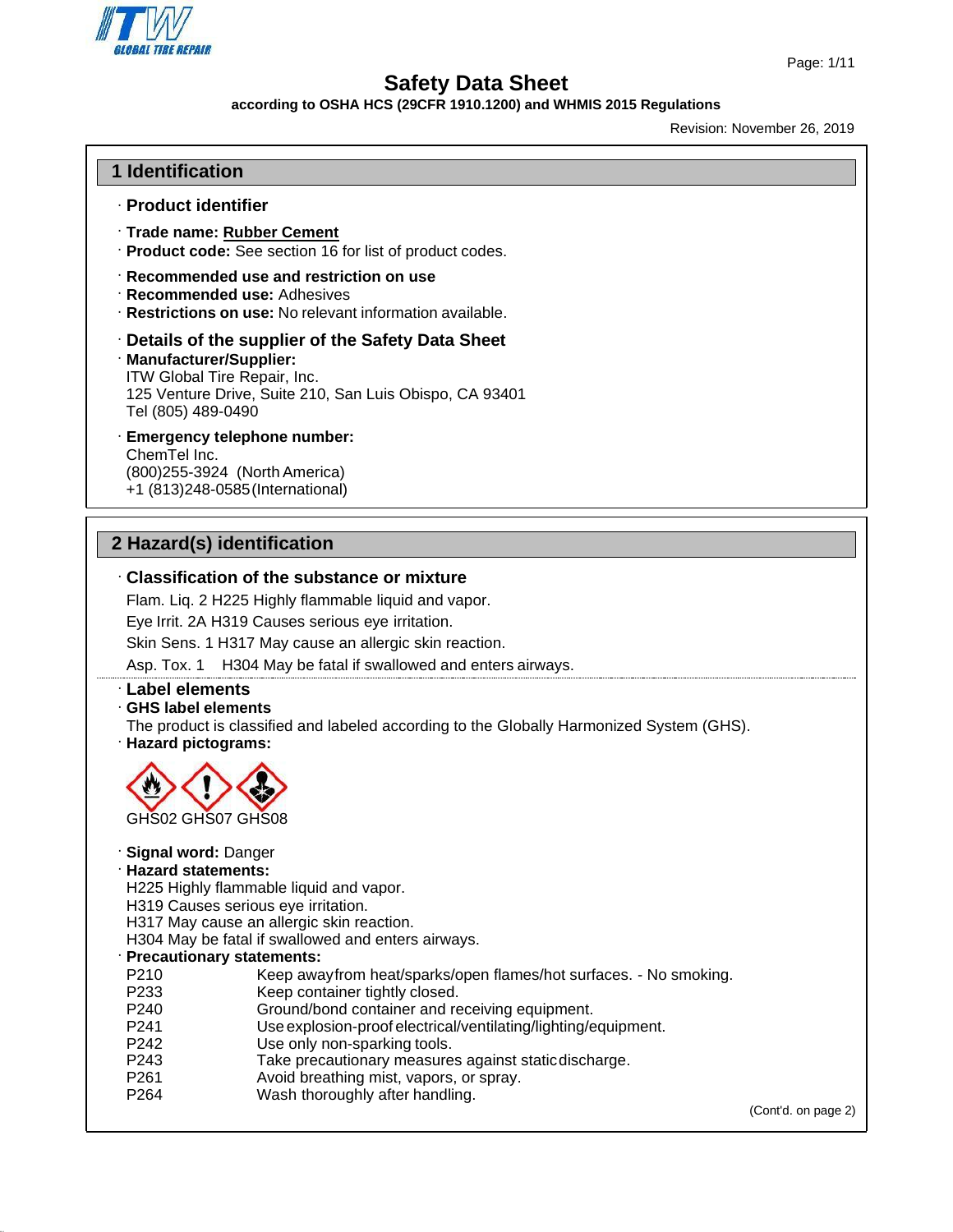

**Trade name: Rubber Cement**

# **Safety Data Sheet**

**according to OSHA HCS (29CFR 1910.1200) and WHMIS 2015 Regulations**

Revision: November 26, 2019

## (Cont'd. of page 1) P272 Contaminated work clothing must not be allowed out of the workplace. P280 Wear protective gloves/protective clothing/eye protection.<br>P301+P310 If swallowed: Immediately call a poison center/doctor. If swallowed: Immediately call a poison center/doctor. P331 Do NOT induce vomiting. P303+P361+P353 If on skin (or hair): Take off immediately all contaminated clothing. Rinse skin with water/shower. P305+P351+P338 IF IN EYES: Rinse cautiously with water for several minutes. Remove contact lenses, if present and easy to do. Continue rinsing. P333+P313 If skin irritation or rash occurs: Get medical advice/attention.<br>P337+P313 If eve irritation persists: Get medical advice/attention. If eye irritation persists: Get medical advice/attention. P363 Wash contaminated clothing beforereuse. P370+P378 In case of fire: Use foam, powder, or carbon dioxide for extinction. P403+P235 Store in a well-ventilated place. Keep cool. P405 Store locked up. P501 Dispose of contents/container in accordance with local/regional/national/international regulations.

· **Other hazards** There are no other hazards not otherwise classified that have been identified.

# **3 Composition/information on ingredients**

#### · **Chemical characterization: Mixtures**

## · **Components:**

| 8032-32-4 Ligroine |                                                                                                            | 40-60%     |
|--------------------|------------------------------------------------------------------------------------------------------------|------------|
|                    | Flam. Liq. 2, H225<br>Asp. Tox. 1, H304                                                                    |            |
|                    | 9003-35-4   Formaldehyde, oligomeric reaction products with phenol                                         | $10 - 20%$ |
|                    | Eye Irrit. 2A, H319; Skin Sens. 1A, H317                                                                   |            |
|                    | 586-62-9 Terpinolene                                                                                       | $< 10\%$   |
|                    | Asp. Tox. 1, H304<br>Skin Irrit. 2, H315; Eye Irrit. 2A, H319; Skin Sens. 1B, H317<br>  Flam. Liq. 4, H227 |            |

#### · **Additional information:**

For the listed ingredient(s), the identity and/or exact percentage(s) are being withheld as a trade secret. For the wording of the listed Hazard Statements, refer to section 16.

# **4 First-aid measures**

## · **Description of first aid measures**

#### · **After inhalation:**

Supply fresh air; consult doctor in case of complaints.

In case of unconsciousness place patient stably in side position for transportation.

# · **After skin contact:**

Do not pull solidified product away from the skin. Immediately wash with water and soap and rinse thoroughly. If skin irritation or rash occurs: Get medical advice/attention.

# · **After eye contact:**

Remove contact lenses if worn, if possible.

(Cont'd. on page 3)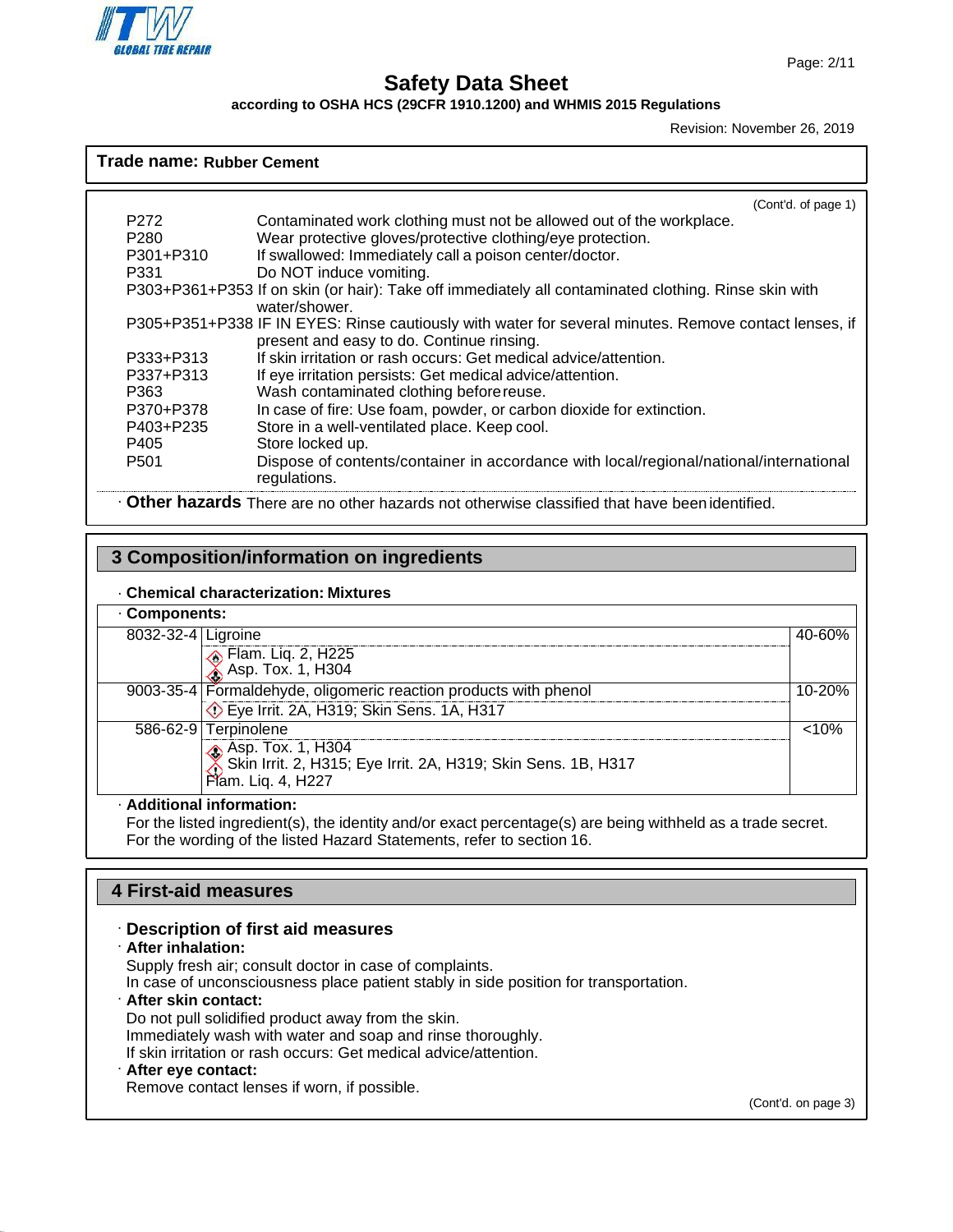

**according to OSHA HCS (29CFR 1910.1200) and WHMIS 2015 Regulations**

Revision: November 26, 2019

## **Trade name: Rubber Cement**

· **Extinguishing media** · **Suitable extinguishing agents:** Gaseous extinguishing agents Carbon dioxide Fire-extinguishing powder Foam Water fog / haze · **For safety reasons unsuitable extinguishing agents:** Water spray Water stream. · **Special hazards arising from the substance or mixture** Highly flammable liquid and vapor. Formation of toxic gases is possible during heating or in case of fire. · **Advice for firefighters** · **Protective equipment:** Wear self-contained respiratory protective device. Wear fully protective suit. **5 Fire-fighting measures 6 Accidental release measures** (Cont'd. of page 2) Rinse opened eye for several minutes under running water. If symptoms persist, consult a doctor. · **After swallowing:** Rinse out mouth and then drink plenty of water. Do not induce vomiting; immediately call for medical help. A person vomiting while lying on their back should be turned onto their side. · **Most important symptoms and effects, both acute and delayed:** Causes eye irritation. Allergic reactions Gastric or intestinal disorders when ingested. Nausea in case of ingestion. · **Danger:** May be fatal if swallowed and enters airways. Danger of impaired breathing. · **Indication of any immediate medical attention and special treatment needed:** If necessary oxygen respiration treatment. Later observation for pneumonia and pulmonary edema.

(Cont'd. on page 4) · **Personal precautions, protective equipment and emergency procedures** Wear protective equipment. Keep unprotected persons away. Ensure adequate ventilation. Keep away from ignition sources. Protect from heat. For large spills, use respiratory protective device against the effects of fumes/dust/aerosol. · **Environmental precautions** Do not allow to enter sewers/ surface or ground water. Inform respective authorities in case of seepage into water course or sewage system. · **Methods and material for containment and cleaning up**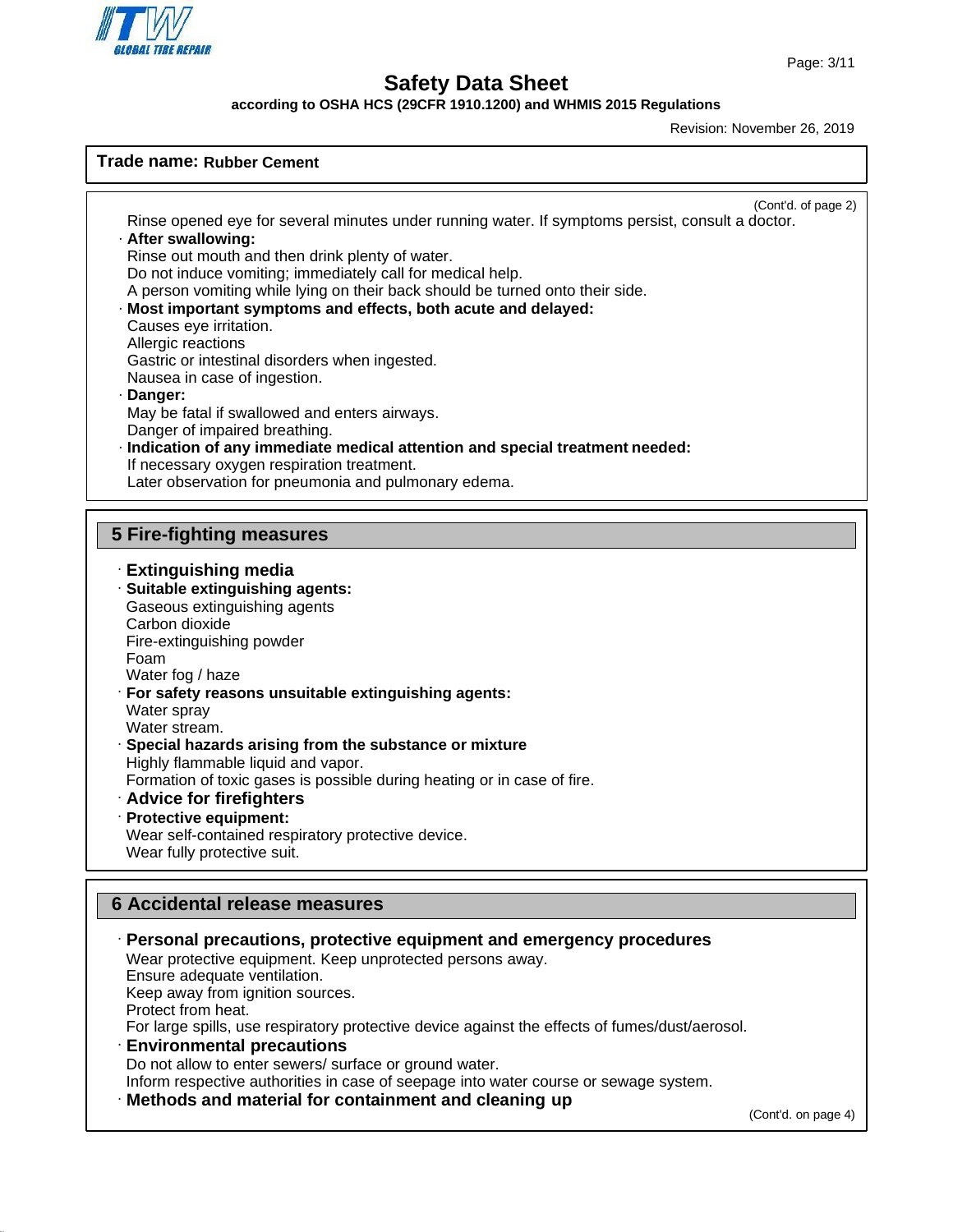

**according to OSHA HCS (29CFR 1910.1200) and WHMIS 2015 Regulations**

Revision: November 26, 2019

## **Trade name: Rubber Cement**

(Cont'd. of page 3)

Absorb with non-combustible liquid-binding material (sand, diatomite, acid binders, universal binders). Send for recovery or disposal in suitable receptacles.

# · **Reference to other sections**

See Section 7 for information on safe handling.

See Section 8 for information on personal protection equipment.

See Section 13 for disposal information.

# **7 Handling and storage**

#### · **Handling**

· **Precautions for safe handling:** Use only in well ventilated areas. Avoid contact with the eyes and skin. Avoid breathing mist, vapors, orspray. Open and handle receptacle withcare. Keep out of reach of children. · **Information about protection against explosions and fires:** Highly flammable liquid and vapor.

Keep ignition sources away - Do not smoke.

Protect against electrostatic charges.

Flammable gas-air mixtures may be formed in empty containers/receptacles.

## · **Conditions for safe storage, including any incompatibilities**

· **Requirements to be met by storerooms and receptacles:** Store in cool, dry conditions in well sealed receptacles. Avoid storage near extreme heat, ignition sources or open flame. · **Information about storage in one common storage facility:** Store away from foodstuffs.

Store away from oxidizing agents.

· **Specific end use(s)** No relevant information available.

## **8 Exposure controls/personal protection**

#### · **Control parameters**

· **Components with limit values that require monitoring at the workplace:**

The following constituent is the only constituent of the product which has a PEL, TLV or other recommended exposure limit.

#### **8032-32-4 Ligroine**

| Long-term value: $350 \text{ mg/m}^3$                            |
|------------------------------------------------------------------|
| Ceiling limit value: 1800* mg/m <sup>3</sup>                     |
| $*15$ -min                                                       |
| reciprocal calculation method - see OHSG5.48-12                  |
| LMPE (Mexico) Short-term value: 1800 mg/m <sup>3</sup> , 400 ppm |
| Long-term value: 1350 mg/m <sup>3</sup> , 300 ppm                |
| A3                                                               |
| REL (USA)<br>EL (Canada)                                         |

## · **Exposure controls**

· **General protective and hygienic measures:**

(Cont'd. on page 5)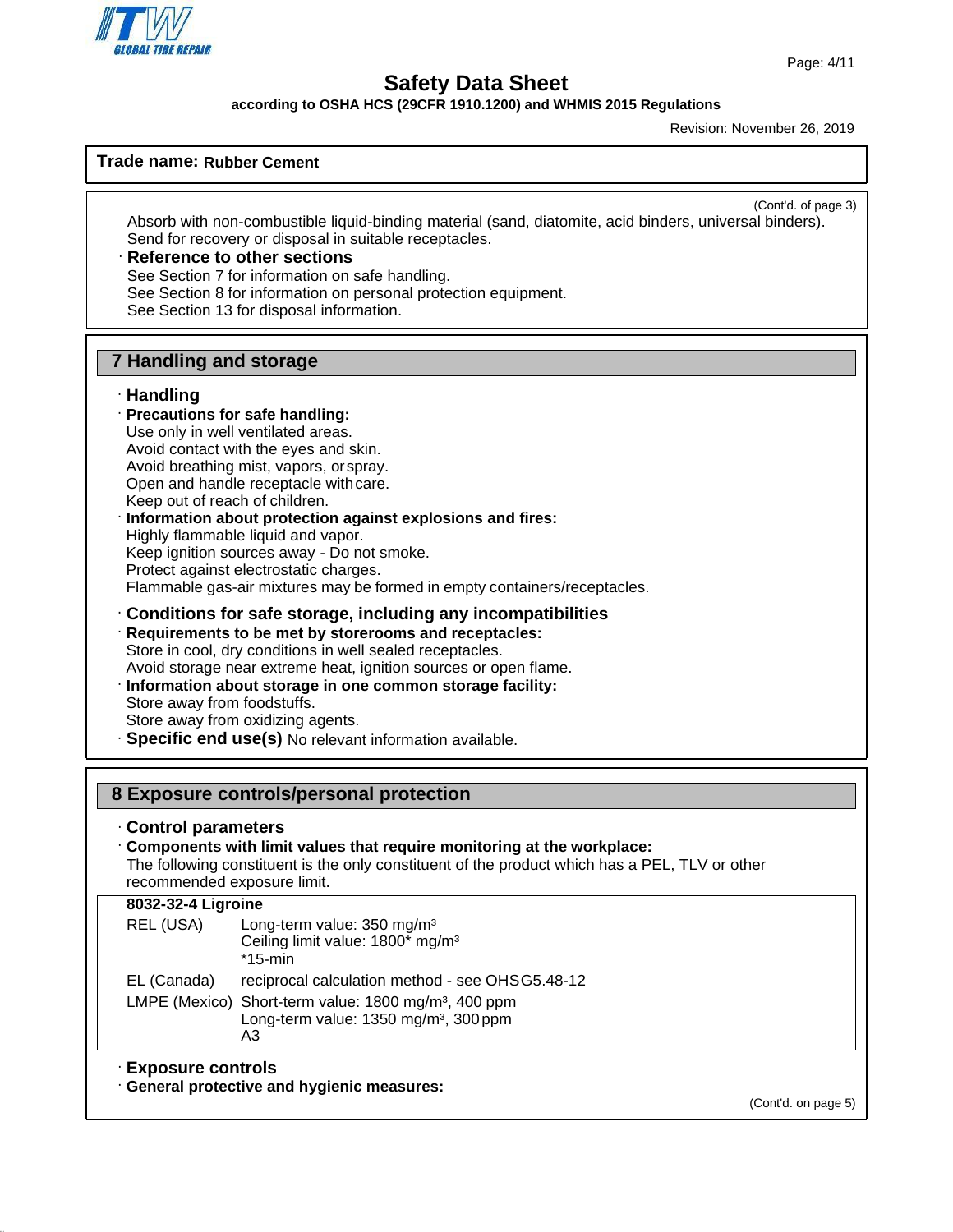

**Trade name: Rubber Cement**

# **Safety Data Sheet**

**according to OSHA HCS (29CFR 1910.1200) and WHMIS 2015 Regulations**

Revision: November 26, 2019

# (Cont'd. of page 4) (Cont'd. on page 6) **9 Physical and chemical properties** · **Information on basic physical and chemical properties** · **Appearance: Form:** Liquid **Color:** According to product specification · **Odor:** Characteristic · **Odor threshold:** Not determined. · **pH-value:** · **Melting point/Melting range:** · **Boiling point/Boiling range:** Not determined. Not determined. >35 °C (>95 °F) · **Flash point:** <23 °C (<73.4 °F) · **Flammability (solid, gaseous):** Not applicable. · **Auto-ignition temperature:** Not determined. · **Decomposition temperature:** Not determined. Keep away from foodstuffs, beverages and feed. Immediately remove all soiled and contaminated clothing. Wash hands before breaks and at the end of work. Do not inhale gases / fumes / aerosols. Avoid contact with the eyes and skin. · **Engineering controls:** Take precautionary measures against static discharge. · **Breathing equipment:** Not necessary if room is well-ventilated. Use suitable respiratory protective device in case of insufficient ventilation. · **Protection of hands:** Protective gloves The glove material has to be impermeable and resistant to the product/ the substance/ the preparation. Material: Nitrile Thickness: ≥4 mil Breakthrough time: 2 hours · **Eye protection:** Safety glasses Follow relevant national guidelines concerning the use of protective eyewear. · **Body protection:** Protective work clothing · **Limitation and supervision of exposure into the environment** No relevant information available. · **Risk management measures** No relevant information available.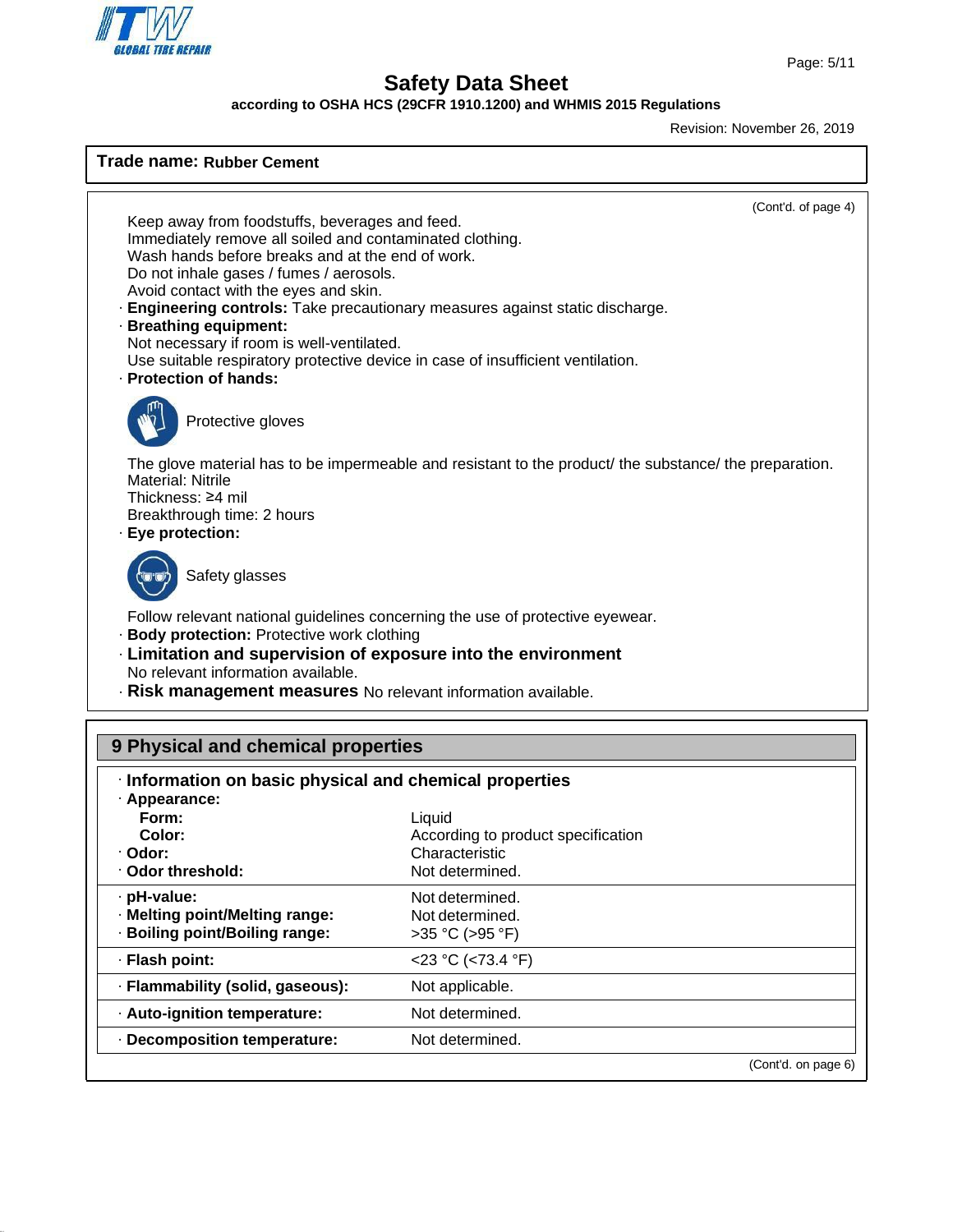

#### **according to OSHA HCS (29CFR 1910.1200) and WHMIS 2015 Regulations**

Revision: November 26, 2019

#### **Trade name: Rubber Cement**

|                                                            | (Cont'd. of page 5)                                                                            |  |  |  |
|------------------------------------------------------------|------------------------------------------------------------------------------------------------|--|--|--|
| Danger of explosion:                                       | Product is not explosive. However, formation of explosive air/<br>vapor mixtures are possible. |  |  |  |
| <b>Explosion limits</b>                                    |                                                                                                |  |  |  |
| Lower:                                                     | Not determined.                                                                                |  |  |  |
| Upper:                                                     | Not determined.                                                                                |  |  |  |
| · Oxidizing properties:                                    | Non-oxidizing.                                                                                 |  |  |  |
| · Vapor pressure:                                          | Not determined.                                                                                |  |  |  |
| · Density:                                                 |                                                                                                |  |  |  |
| <b>Relative density:</b>                                   | Not determined.                                                                                |  |  |  |
| Vapor density:                                             | Not determined.                                                                                |  |  |  |
| <b>Evaporation rate:</b>                                   | Not determined.                                                                                |  |  |  |
| · Solubility in / Miscibility with                         |                                                                                                |  |  |  |
| Water:                                                     | Not miscible or difficult to mix.                                                              |  |  |  |
| · Partition coefficient (n-octanol/water): Not determined. |                                                                                                |  |  |  |
| · Viscosity                                                |                                                                                                |  |  |  |
| Dynamic:                                                   | Not determined.                                                                                |  |  |  |
| Kinematic:                                                 | Not determined.                                                                                |  |  |  |
| Other information                                          | No relevant information available.                                                             |  |  |  |

## **10 Stability and reactivity**

- · **Reactivity:** No relevant information available.
- · **Chemical stability:**
- · **Thermal decomposition / conditions to be avoided:**
- No decomposition if used and stored according to specifications.

#### · **Possibility of hazardous reactions**

Highly flammable liquid and vapor.

Forms flammable gases / fumes.

Can form explosive mixtures in air if heated above flash point and/or when sprayed or atomized. Reacts violently with oxidizing agents.

- Toxic fumes may be released if heated above the decomposition point.
- · **Conditions to avoid** Excessive heat.
- · **Incompatible materials** Oxidizers
- · **Hazardous decomposition products** Under fire conditions only: Carbon monoxide and carbon dioxide

# **11 Toxicological information**

- · **Information on toxicological effects**
- · **Acute toxicity:** Based on available data, the classification criteria are not met.
- · **LD/LC50 values that are relevant for classification:** None.
- · **Primary irritant effect:**

(Cont'd. on page 7)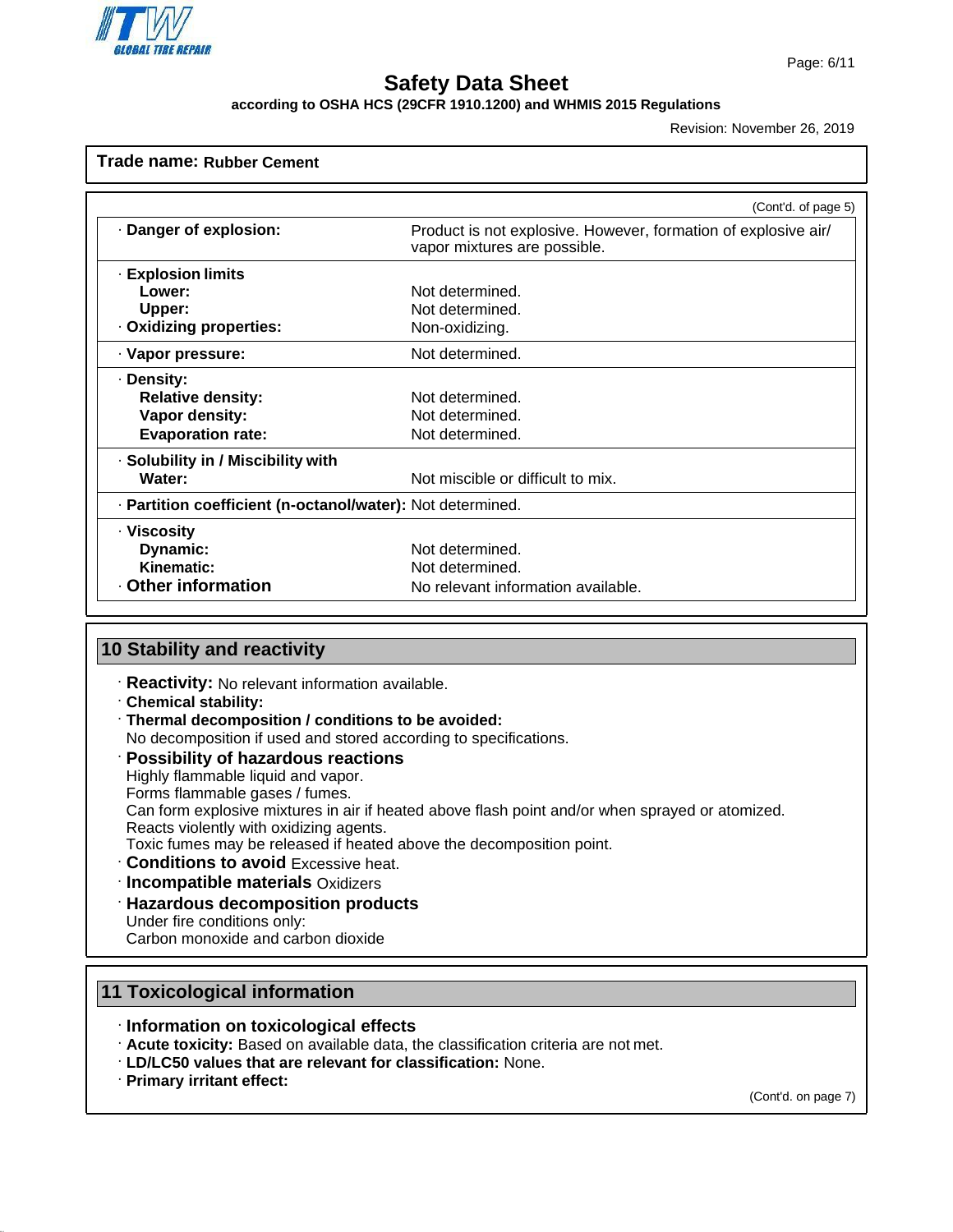

(Cont'd. of page 6)

# **Safety Data Sheet**

**according to OSHA HCS (29CFR 1910.1200) and WHMIS 2015 Regulations**

Revision: November 26, 2019

#### **Trade name: Rubber Cement**

- · **On the skin:** Based on available data, the classification criteria are not met.
- · **On the eye:** Causes eye irritation.
- · **Sensitization:** Sensitization possible through skin contact.
- · **IARC (International Agency for Research on Cancer):**

None of the ingredients are listed.

#### · **NTP (National Toxicology Program):**

None of the ingredients are listed.

- · **OSHA-Ca (Occupational Safety & Health Administration):**
- None of the ingredients are listed.
- · **Probable route(s) of exposure:**
- Ingestion.
- Inhalation.
- Eye contact. Skin contact.
- · **Germ cell mutagenicity:** Based on available data, the classification criteria are not met.
- · **Carcinogenicity:** Based on available data, the classification criteria are not met.
- · **Reproductive toxicity:** Based on available data, the classification criteria are not met.
- · **STOT-single exposure:** Based on available data, the classification criteria are not met.
- · **STOT-repeated exposure:** Based on available data, the classification criteria are not met.
- · **Aspiration hazard:** May be fatal if swallowed and enters airways.

#### **12 Ecological information**

#### · **Toxicity**

· **Aquatic toxicity**

Toxic to aquatic life with long lasting effects.

#### **586-62-9 Terpinolene**

LC50 0.805 mg/l (zebra fish)

- · **Persistence and degradability** No relevant informationavailable.
- · **Bioaccumulative potential:** No relevant information available.
- · **Mobility in soil:** No relevant information available.
- · **Other adverse effects** No relevant information available.

## **13 Disposal considerations**

#### · **Waste treatment methods**

#### · **Recommendation:**

Can be disposed of with household garbage after solidification following consultation with the waste disposal facility operator and the pertinent authorities and adhering to the necessary technical regulations. The user of this material has the responsibility to dispose of unused material, residues and containers in compliance with all relevant local, state and federal laws and regulations regarding treatment, storage and disposal for hazardous and nonhazardous wastes.

#### · **Uncleaned packagings**

· **Recommendation:** Disposal must be made according to official regulations.

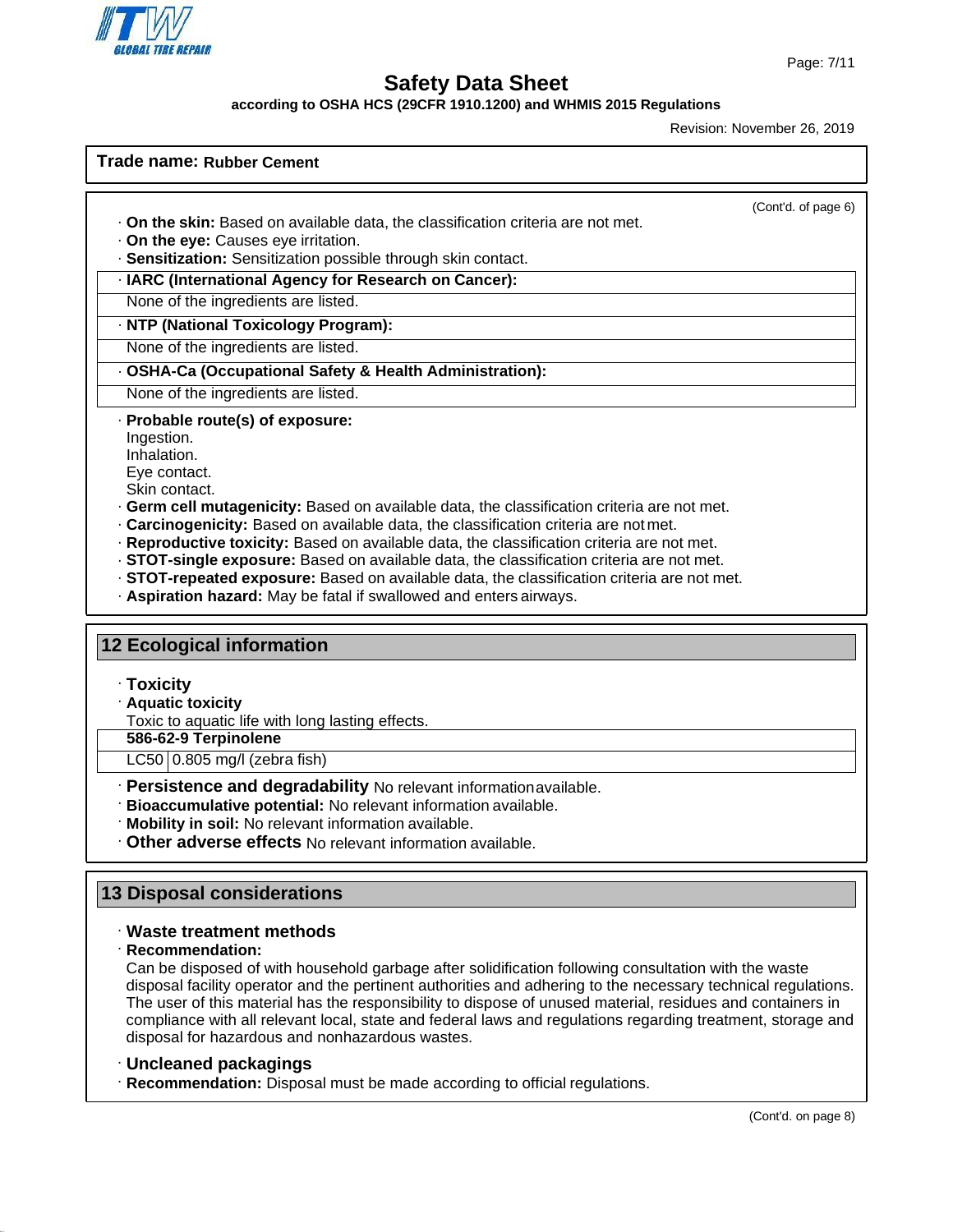

**according to OSHA HCS (29CFR 1910.1200) and WHMIS 2015 Regulations**

Revision: November 26, 2019

## **Trade name: Rubber Cement**

(Cont'd. of page 7)

| <b>14 Transport information</b>                                                     |                                                              |                     |  |  |  |
|-------------------------------------------------------------------------------------|--------------------------------------------------------------|---------------------|--|--|--|
| · UN-Number<br>· DOT, ADR/RID/ADN, IMDG, IATA                                       | <b>UN1133</b>                                                |                     |  |  |  |
| · UN proper shipping name<br>· DOT, IATA<br>· ADR/RID/ADN, IMDG                     | Adhesives<br><b>ADHESIVES</b>                                |                     |  |  |  |
| · Transport hazard class(es)                                                        |                                                              |                     |  |  |  |
| $\cdot$ DOT                                                                         |                                                              |                     |  |  |  |
|                                                                                     |                                                              |                     |  |  |  |
| · Class                                                                             | 3                                                            |                     |  |  |  |
| · Label                                                                             | 3                                                            |                     |  |  |  |
| · ADR/RID/ADN                                                                       |                                                              |                     |  |  |  |
| · Class<br>· Label                                                                  | 3(F1)<br>3                                                   |                     |  |  |  |
| · IMDG, IATA                                                                        |                                                              |                     |  |  |  |
|                                                                                     |                                                              |                     |  |  |  |
| · Class                                                                             | 3                                                            |                     |  |  |  |
| · Label                                                                             | 3                                                            |                     |  |  |  |
| · Packing group<br>· DOT, ADR/RID/ADN, IMDG, IATA                                   | $\mathbf{I}$                                                 |                     |  |  |  |
| <b>Environmental hazards</b>                                                        | Product contains environm entally<br>substances: Terpinolene | hazardous           |  |  |  |
| · Marine pollutant:                                                                 |                                                              |                     |  |  |  |
| $\wedge$<br>Yes                                                                     |                                                              |                     |  |  |  |
| · Special precautions for user                                                      | Warning: Flammable liquids                                   |                     |  |  |  |
| Danger code (Kemler):<br><b>EMS Number:</b>                                         | 33                                                           |                     |  |  |  |
|                                                                                     | F-E, S-E                                                     |                     |  |  |  |
| · Transport in bulk according to Annex II of<br><b>MARPOL73/78 and the IBC Code</b> | Not applicable.                                              |                     |  |  |  |
| · Transport/Additional information:                                                 |                                                              |                     |  |  |  |
|                                                                                     |                                                              | (Cont'd. on page 9) |  |  |  |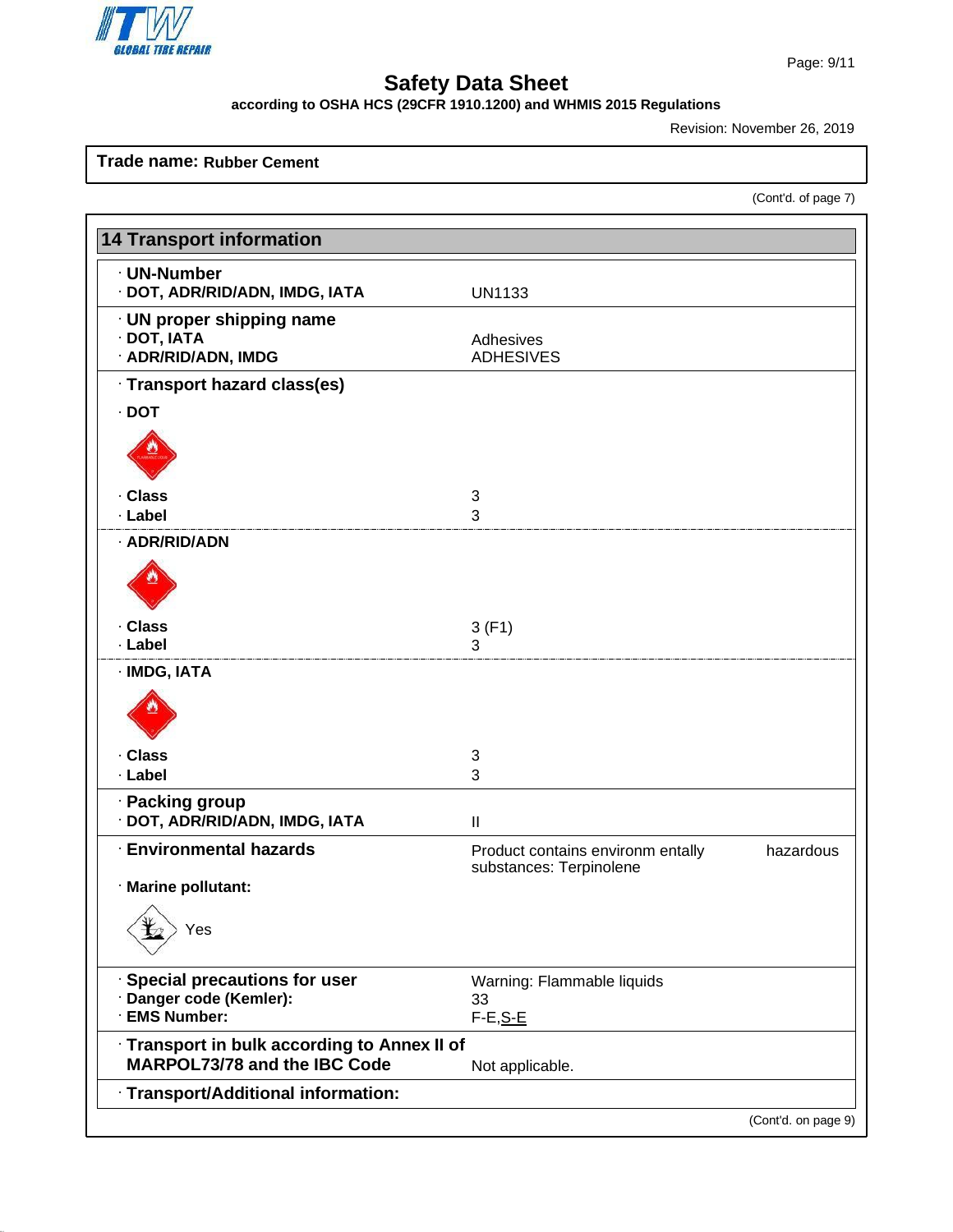

**according to OSHA HCS (29CFR 1910.1200) and WHMIS 2015 Regulations**

Revision: November 26, 2019

# **Trade name: Rubber Cement** (Cont'd. of page 8) · **DOT** Limited Quantity for packages less than 30 kg gross and inner packagings less than 5 L. Labeling as a Marine Pollutant is only required for bulk single package shipments. Bulk packaging consists of a maximum capacity of greater than 450 L (119 gallons) for a liquid and a maximum net mass greater than 400 kg (882 pounds) for a solid. (See 171.4(c)) · **ADR/RID/ADN** Limited Quantity for packages less than 30 kg gross and inner packagings less than 5 L. Marine pollutants packaged in single or combination packagings containing a net quantity per single or inner packaging of 5 L or less for liquids or having a net mass per single or inner packaging of 5 kg or less for solids are not subject to provisions relevant to marine pollutants. (See 5.2.1.8.1) · **IMDG** Limited Quantity for packages less than 30 kg gross and inner packagings less than 5 L. Marine pollutants packaged in single or combination packagings containing a net quantity per single or inner packaging of 5 L or less for liquids or having a net mass per single or inner packaging of 5 kg or less for solids are not subject to provisions relevant to marine pollutants. (See 2.10.2.7) · **IATA** Limited Quantity for packages less than 30 kg gross and inner packagings less than 0.5 L each / 1 L net.

# **15 Regulatory information**

# · **Safety, health and environmental regulations/legislation specific for the substance or mixture**

· **United States (USA)**

· **SARA**

## · **Section 302 (extremely hazardous substances):**

None of the ingredients are listed.

## · **Section 355 (extremely hazardous substances):**

None of the ingredients are listed.

## · **Section 313 (Specific toxic chemical listings):**

- None of the ingredients are listed.
- · **TSCA (Toxic Substances Control Act)**

(Cont'd. on page 10)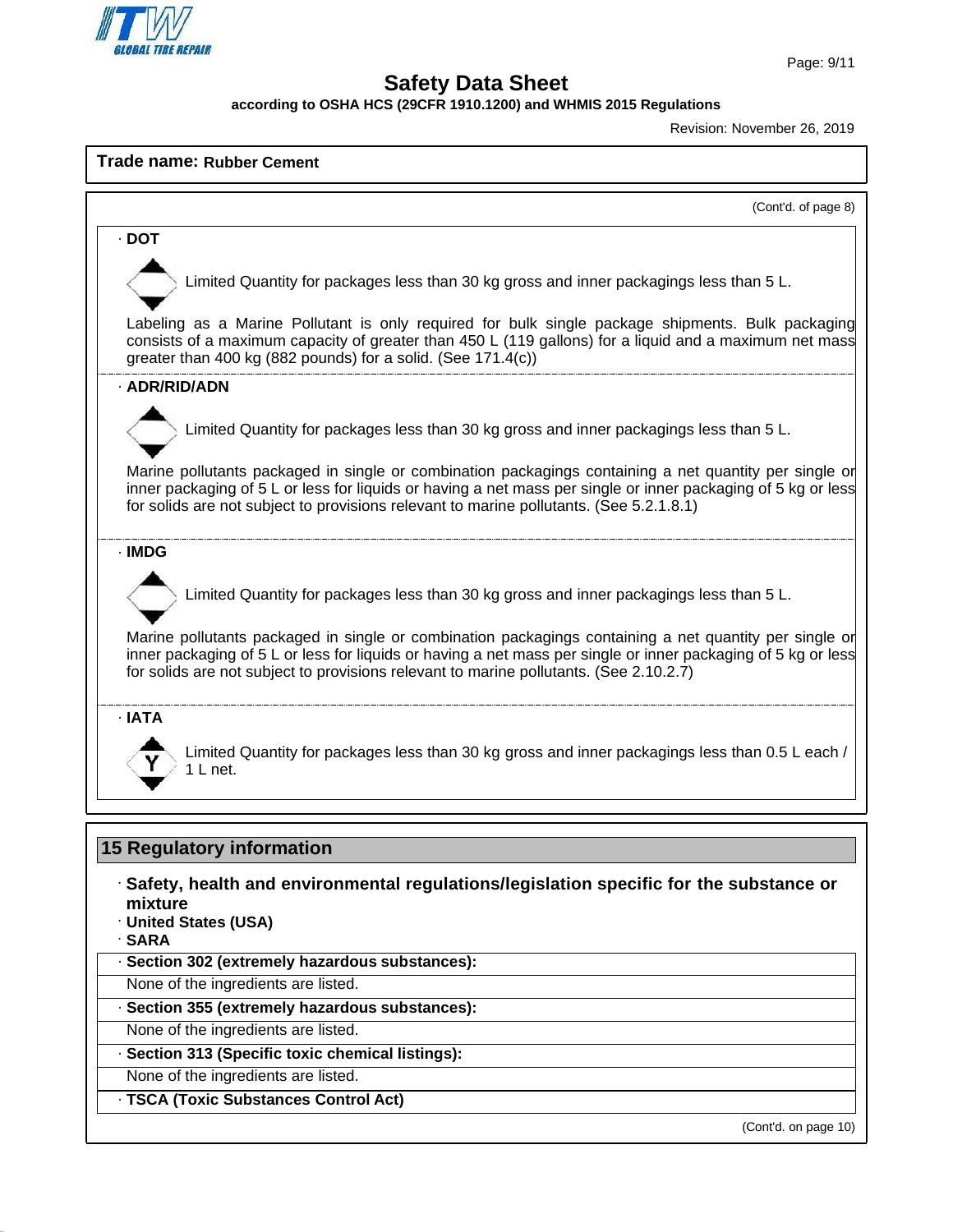

**according to OSHA HCS (29CFR 1910.1200) and WHMIS 2015 Regulations**

Revision: November 26, 2019

| Trade name: Rubber Cement                                    |                     |
|--------------------------------------------------------------|---------------------|
|                                                              | (Cont'd. of page 9) |
| All ingredients are listed or exempt.                        |                     |
| · Proposition 65 (California)                                |                     |
| <b>Chemicals known to cause cancer:</b>                      |                     |
| None of the ingredients are listed.                          |                     |
| Chemicals known to cause developmental toxicity for females: |                     |
| None of the ingredients are listed.                          |                     |
| Chemicals known to cause developmental toxicity for males:   |                     |
| None of the ingredients are listed.                          |                     |
| Chemicals known to cause developmental toxicity:             |                     |
| None of the ingredients are listed.                          |                     |
| · EPA (Environmental Protection Agency):                     |                     |
| None of the ingredients are listed.                          |                     |
| · IARC (International Agency for Research on Cancer):        |                     |
| None of the ingredients are listed.                          |                     |
| · Canadian Domestic Substances List (DSL):                   |                     |
| All ingredients are listed or exempt.                        |                     |
|                                                              |                     |

# **16 Other information**

This information is based on our present knowledge. However, this shall not constitute a guarantee for any specific product features and shall not establish a legally valid contractual relationship.

#### · **Product codes:**

1022-A, 1034-A, 1050, 1051-A, 2033, 2040-A, 2510, 20134, 20189, 20197, 20271, 20282, 20290, 20290-1, 20458, 20485, 20464, 21032, 24010SL, 24011, 24016, 24018, 24035, 24041

· **Abbreviations and acronyms:** ADR: European Agreement concerning the International Carriage of Dangerous Goods by Road IMDG: International Maritime Code for Dangerous Goods DOT: US Department of Transportation IATA: International Air Transport Association CAS: Chemical Abstracts Service (division of the American Chemical Society) LC50: Lethal concentration, 50 percent LD50: Lethal dose, 50 percent OSHA: Occupational Safety & Health Administration Flam. Liq. 2: Flammable liquids – Category 2 Flam. Liq. 4: Flammable liquids – Category 4 Skin Irrit. 2: Skin corrosion/irritation – Category 2 Eye Irrit. 2A: Serious eye damage/eye irritation – Category 2A Skin Sens. 1: Skin sensitisation – Category 1 Skin Sens. 1A: Skin sensitisation – Category 1A Skin Sens. 1B: Skin sensitisation – Category 1B Asp. Tox. 1: Aspiration hazard – Category 1 · **Sources** Website, European Chemicals Agency (echa.europa.eu) Website, US EPA Substance Registry Services (ofmpub.epa.gov/sor internet/registry/substreg/home/ overview/home.do) Website, Chemical Abstracts Registry, American Chemical Society (www.cas.org) Patty's Industrial Hygiene, 6th ed., Rose, Vernon, ed. ISBN: 978-0-470-07488-6 Casarett and Doull's Toxicology: The Basic Science of Poisons, 8th Ed., Klaasen, Curtis D., ed., ISBN: (Cont'd. on page 11)